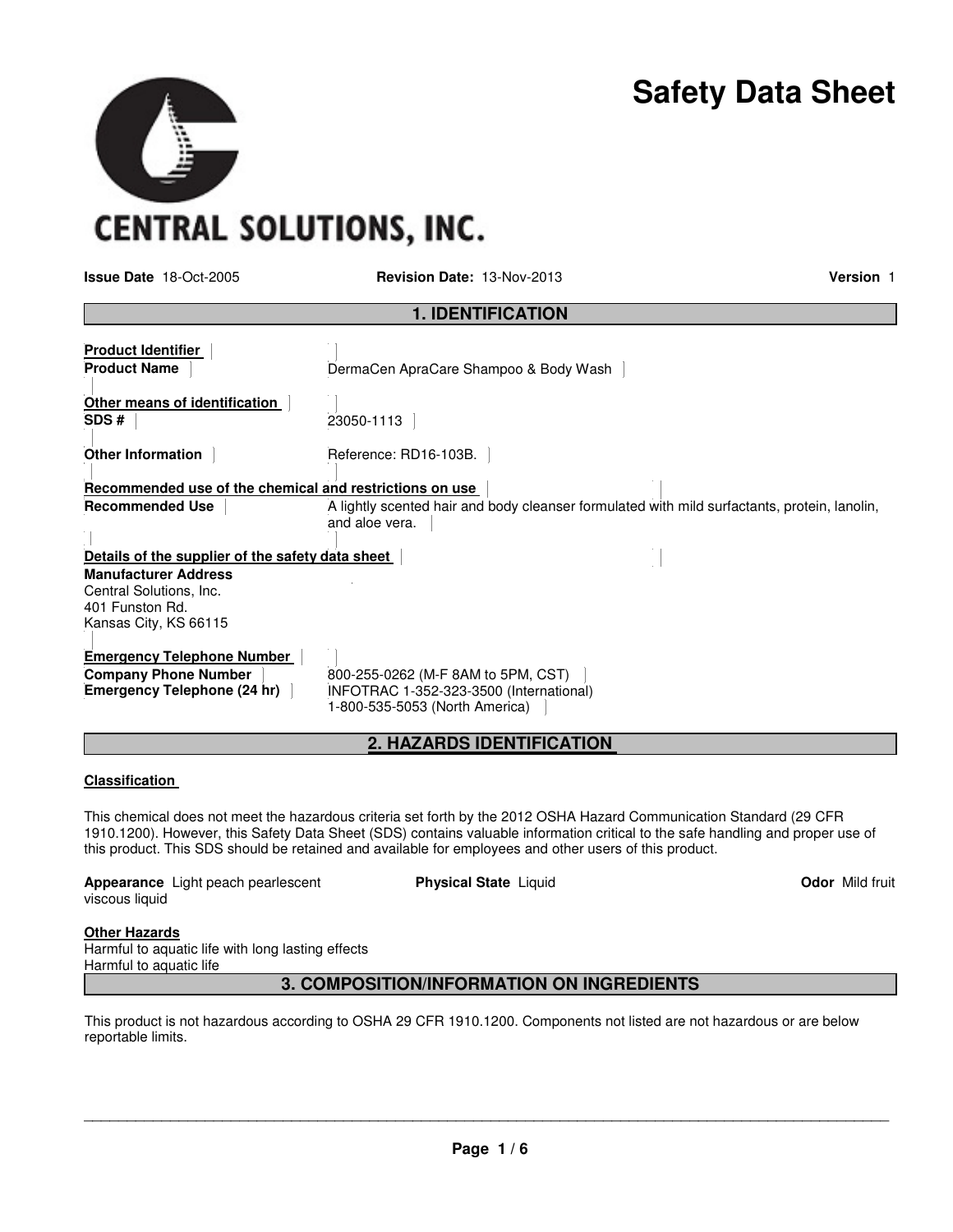## \_\_\_\_\_\_\_\_\_\_\_\_\_\_\_\_\_\_\_\_\_\_\_\_\_\_\_\_\_\_\_\_\_\_\_\_\_\_\_\_\_\_\_\_\_\_\_\_\_\_\_\_\_\_\_\_\_\_\_\_\_\_\_\_\_\_\_\_\_\_\_\_\_\_\_\_\_\_\_\_\_\_\_\_\_\_\_\_\_\_\_\_\_ **4. FIRST-AID MEASURES**

#### **First Aid Measures**

| <b>Eve Contact</b>                                                         | Rinse immediately with plenty of water, also under the evelids, for at least 15 minutes.          |  |  |
|----------------------------------------------------------------------------|---------------------------------------------------------------------------------------------------|--|--|
| <b>Skin Contact</b>                                                        | If skin irritation develops, wash product off with water.                                         |  |  |
| <b>Inhalation</b>                                                          | Remove to fresh air.                                                                              |  |  |
| Ingestion                                                                  | Dilute by giving a large amount of water. Allow vomiting to occur, then get medical<br>attention. |  |  |
| <b>Most important symptoms and effects</b>                                 |                                                                                                   |  |  |
| <b>Symptoms</b>                                                            | May cause mild eye irritation. May cause gastrointestinal disturbance.                            |  |  |
| Indication of any immediate medical attention and special treatment needed |                                                                                                   |  |  |
| <b>Notes to Physician</b>                                                  | Treat symptomatically.                                                                            |  |  |

## **5. FIRE-FIGHTING MEASURES**

#### **Suitable Extinguishing Media**

Use extinguishing measures that are appropriate to local circumstances and the surrounding environment.

**Unsuitable Extinguishing Media** Not determined.

#### **Specific Hazards Arising from the Chemical**

Non-flammable.

## **Protective equipment and precautions for firefighters**

As in any fire, wear self-contained breathing apparatus pressure-demand, MSHA/NIOSH (approved or equivalent) and full protective gear.

## **6. ACCIDENTAL RELEASE MEASURES**

## **Personal precautions, protective equipment and emergency procedures**

**Personal Precautions Use personal protective equipment as required.** 

#### **Methods and material for containment and cleaning up**

**Methods for Containment** Prevent further leakage or spillage if safe to do so.

**Methods for Clean-Up** Small spills (less than 1 gallon) may be washed down a drain with lots of water or cleaned up and disposed of into a sanitary sewer system. Large spills (more than 1 gallon) should be contained and collected (by absorption [sand, clay, or other absorbent material] or vacuuming) then disposed of properly.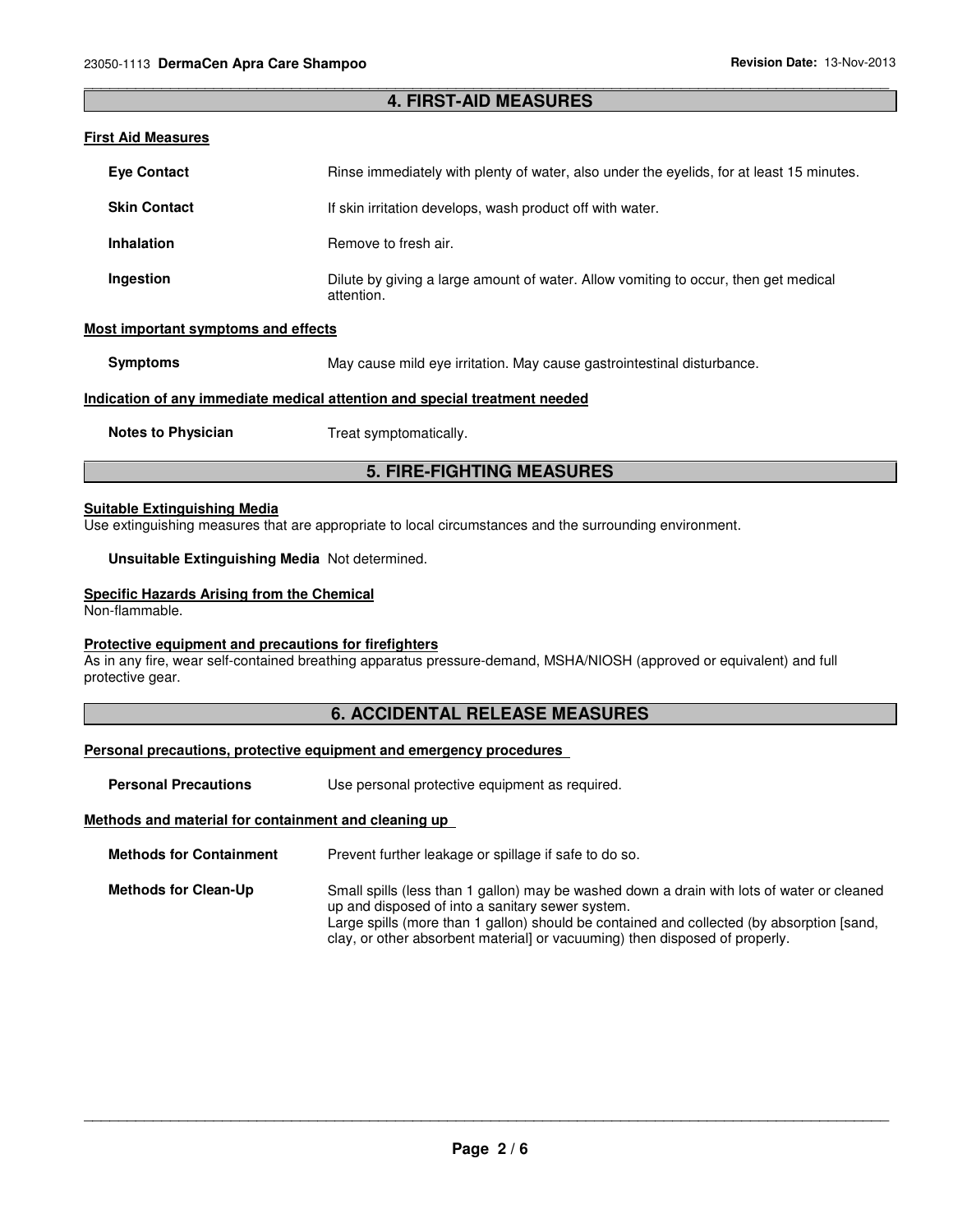| 7. HANDLING AND STORAGE                                                           |                                                                                                                                                                                |  |  |  |
|-----------------------------------------------------------------------------------|--------------------------------------------------------------------------------------------------------------------------------------------------------------------------------|--|--|--|
| <b>Precautions for safe handling</b>                                              |                                                                                                                                                                                |  |  |  |
| <b>Advice on Safe Handling</b>                                                    | Handle in accordance with good industrial hygiene and safety practice.                                                                                                         |  |  |  |
| Conditions for safe storage, including any incompatibilities                      |                                                                                                                                                                                |  |  |  |
| <b>Storage Conditions</b>                                                         | Keep containers tightly closed in a dry, cool and well-ventilated place. Do not contaminate<br>food or feed stuffs. Do not reuse container. Keep out of the reach of children. |  |  |  |
| <b>Incompatible Materials</b>                                                     | None known.                                                                                                                                                                    |  |  |  |
| 8. EXPOSURE CONTROLS/PERSONAL PROTECTION                                          |                                                                                                                                                                                |  |  |  |
| <b>Exposure Guidelines</b>                                                        | No exposure limits noted for ingredient(s)                                                                                                                                     |  |  |  |
| <b>Appropriate engineering controls</b>                                           |                                                                                                                                                                                |  |  |  |
| <b>Engineering Controls</b>                                                       | None under normal use conditions.                                                                                                                                              |  |  |  |
| Individual protection measures, such as personal protective equipment             |                                                                                                                                                                                |  |  |  |
| <b>Eye/Face Protection</b>                                                        | Avoid contact with eyes.                                                                                                                                                       |  |  |  |
| <b>Skin and Body Protection</b>                                                   | No special technical protective measures are necessary.                                                                                                                        |  |  |  |
| <b>Respiratory Protection</b>                                                     | No protective equipment is needed under normal use conditions.                                                                                                                 |  |  |  |
| General Hygiene Considerations Do not get in eyes. Keep away from food and drink. |                                                                                                                                                                                |  |  |  |

\_\_\_\_\_\_\_\_\_\_\_\_\_\_\_\_\_\_\_\_\_\_\_\_\_\_\_\_\_\_\_\_\_\_\_\_\_\_\_\_\_\_\_\_\_\_\_\_\_\_\_\_\_\_\_\_\_\_\_\_\_\_\_\_\_\_\_\_\_\_\_\_\_\_\_\_\_\_\_\_\_\_\_\_\_\_\_\_\_\_\_\_\_

## **9. PHYSICAL AND CHEMICAL PROPERTIES**

## **Information on basic physical and chemical properties**

| <b>Physical State</b><br>Appearance<br>Color                                                                                                                                                                                                                                                                                                                                                                                                                                                                                                                           | Liquid<br>Light peach pearlescent viscous liquid Odor<br>Light peach                                                                                                                                                                                                                                                                                      | <b>Odor Threshold</b> | Mild apricot<br>Not determined |
|------------------------------------------------------------------------------------------------------------------------------------------------------------------------------------------------------------------------------------------------------------------------------------------------------------------------------------------------------------------------------------------------------------------------------------------------------------------------------------------------------------------------------------------------------------------------|-----------------------------------------------------------------------------------------------------------------------------------------------------------------------------------------------------------------------------------------------------------------------------------------------------------------------------------------------------------|-----------------------|--------------------------------|
| <b>Property</b><br>рH<br><b>Melting Point/Freezing Point</b><br><b>Boiling Point/Boiling Range</b><br><b>Flash Point</b><br><b>Evaporation Rate</b><br><b>Flammability (Solid, Gas)</b><br><b>Upper Flammability Limits</b><br><b>Lower Flammability Limit</b><br><b>Vapor Pressure</b><br><b>Vapor Density</b><br><b>Specific Gravity</b><br><b>Water Solubility</b><br>Solubility in other solvents<br><b>Partition Coefficient</b><br><b>Autoignition Temperature</b><br><b>Decomposition Temperature</b><br><b>Kinematic Viscosity</b><br><b>Dynamic Viscosity</b> | Values<br>5.00-7.00 (ready to use)<br>Not established<br>100 ℃ / 212 F<br>Not flammable<br>Not established<br>$n/a$ -liquid<br>Not applicable<br>Not applicable<br>Not established<br>Not established<br>$1.002 - 1.028$<br>Completely soluble<br>Not determined<br>Not determined<br>Not determined<br>Not determined<br>Not determined<br>3000-6000 cps | Remarks • Method      |                                |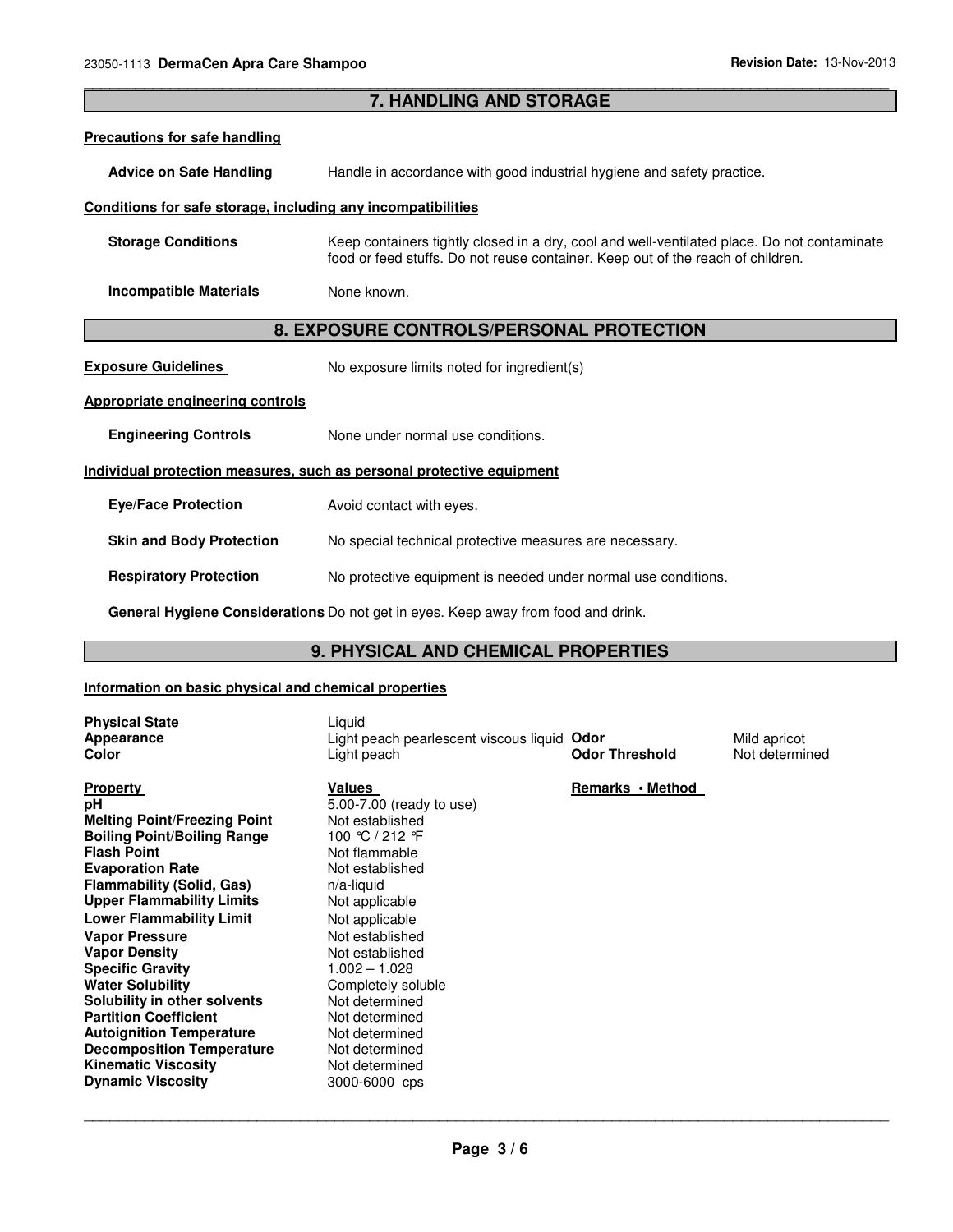**Explosive Properties** Not determined **Oxidizing Properties Not determined**<br> **Density 8.35-8.55 lb/gal** 

# **Density** 8.35-8.55 lb/gal

#### \_\_\_\_\_\_\_\_\_\_\_\_\_\_\_\_\_\_\_\_\_\_\_\_\_\_\_\_\_\_\_\_\_\_\_\_\_\_\_\_\_\_\_\_\_\_\_\_\_\_\_\_\_\_\_\_\_\_\_\_\_\_\_\_\_\_\_\_\_\_\_\_\_\_\_\_\_\_\_\_\_\_\_\_\_\_\_\_\_\_\_\_\_ **Property Construction Construction Values Accord Property Remarks • Method**

## **10. STABILITY AND REACTIVITY**

#### **Reactivity**

Not reactive under normal conditions.

#### **Chemical Stability**

Stable under recommended storage conditions.

#### **Possibility of Hazardous Reactions**

None under normal processing.

**Hazardous Polymerization** Hazardous polymerization does not occur.

## **Conditions to Avoid**

Keep out of reach of children.

## **Incompatible Materials**

None known.

## **Hazardous Decomposition Products**

None known.

## **11. TOXICOLOGICAL INFORMATION**

## **Information on likely routes of exposure**

| <b>Product Information</b> |                                                                                                       |
|----------------------------|-------------------------------------------------------------------------------------------------------|
| <b>Eye Contact</b>         | Avoid contact with eyes.                                                                              |
| <b>Skin Contact</b>        | Not expected to be a skin irritant during prescribed use.                                             |
| <b>Inhalation</b>          | Under normal conditions of intended use, this material is not expected to be an inhalation<br>hazard. |
| Ingestion                  | Do not taste or swallow.                                                                              |

## **Component Information**

| <b>Chemical Name</b><br>Oral LD50    |                      | Dermal LD50 | <b>Inhalation LC50</b> |
|--------------------------------------|----------------------|-------------|------------------------|
| Cocamide MEA<br>68140-00-1           | $= 3300$ mg/kg (Rat) |             |                        |
| Cocamidopropyl betaine<br>61789-40-0 | = 4900 mg/kg (Rat)   |             |                        |

## **Information on physical, chemical and toxicological effects**

**Symptoms** Please see section 4 of this SDS for symptoms.

## **Delayed and immediate effects as well as chronic effects from short and long-term exposure**

**Carcinogenicity** This product does not contain any carcinogens or potential carcinogens as listed by OSHA, IARC or NTP.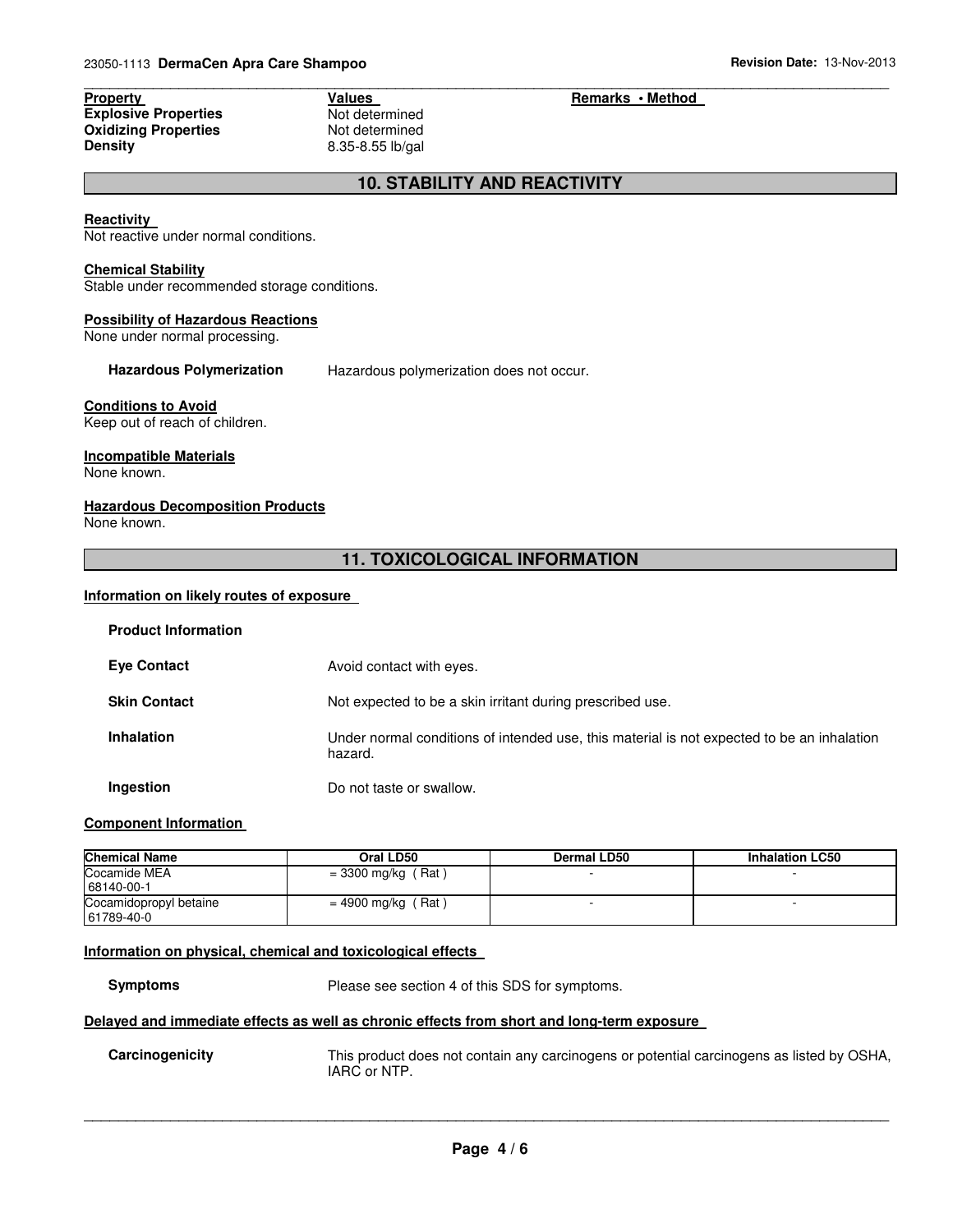## **Numerical measures of toxicity**

Not determined

## **12. ECOLOGICAL INFORMATION**

\_\_\_\_\_\_\_\_\_\_\_\_\_\_\_\_\_\_\_\_\_\_\_\_\_\_\_\_\_\_\_\_\_\_\_\_\_\_\_\_\_\_\_\_\_\_\_\_\_\_\_\_\_\_\_\_\_\_\_\_\_\_\_\_\_\_\_\_\_\_\_\_\_\_\_\_\_\_\_\_\_\_\_\_\_\_\_\_\_\_\_\_\_

## **Ecotoxicity**

Harmful to aquatic life. Harmful to aquatic life with long lasting effects.

| <b>Chemical Name</b>                 | Algae/aquatic plants                                                                                        | Fish                                                                                                  | <b>Toxicity to</b><br>microorganisms | Crustacea                            |
|--------------------------------------|-------------------------------------------------------------------------------------------------------------|-------------------------------------------------------------------------------------------------------|--------------------------------------|--------------------------------------|
| Cocamide MEA<br>68140-00-1           |                                                                                                             | 28.5: 96 h Brachydanio rerio<br>mg/L LC50 semi-static 31:<br>96 h Brachydanio rerio mg/L<br>LC50      |                                      | 10: 24 h Daphnia magna<br>mg/L EC50  |
| Cocamidopropyl betaine<br>61789-40-0 | 1.0 - 10.0: 72 h<br>Desmodesmus subspicatus<br>mg/L EC50 0.55: 96 h<br>Desmodesmus subspicatus<br>mg/L EC50 | 1.0 - 10.0: 96 h Brachydanio<br>rerio mg/L LC50 2: 96 h<br>Brachydanio rerio mg/L<br>LC50 semi-static |                                      | 6.5: 48 h Daphnia magna<br>mg/L EC50 |

## **Persistence/Degradability**

Not determined

## **Bioaccumulation**

Not determined

#### **Mobility**

Not determined

## **Other Adverse Effects**

Not determined

## **13. DISPOSAL CONSIDERATIONS**

#### **Waste Treatment Methods**

| <b>Disposal of Wastes</b>        | Disposal should be in accordance with applicable regional, national and local laws and<br>regulations.                         |  |  |
|----------------------------------|--------------------------------------------------------------------------------------------------------------------------------|--|--|
| <b>Contaminated Packaging</b>    | Disposal should be in accordance with applicable regional, national and local laws and<br>regulations.                         |  |  |
| <b>14. TRANSPORT INFORMATION</b> |                                                                                                                                |  |  |
| <b>Note</b>                      | Please see current shipping paper for most up to date shipping information, including<br>exemptions and special circumstances. |  |  |
| <u>DOT</u>                       | Not regulated                                                                                                                  |  |  |
| <b>IATA</b>                      | Not regulated                                                                                                                  |  |  |
| <b>IMDG</b>                      | Not regulated                                                                                                                  |  |  |